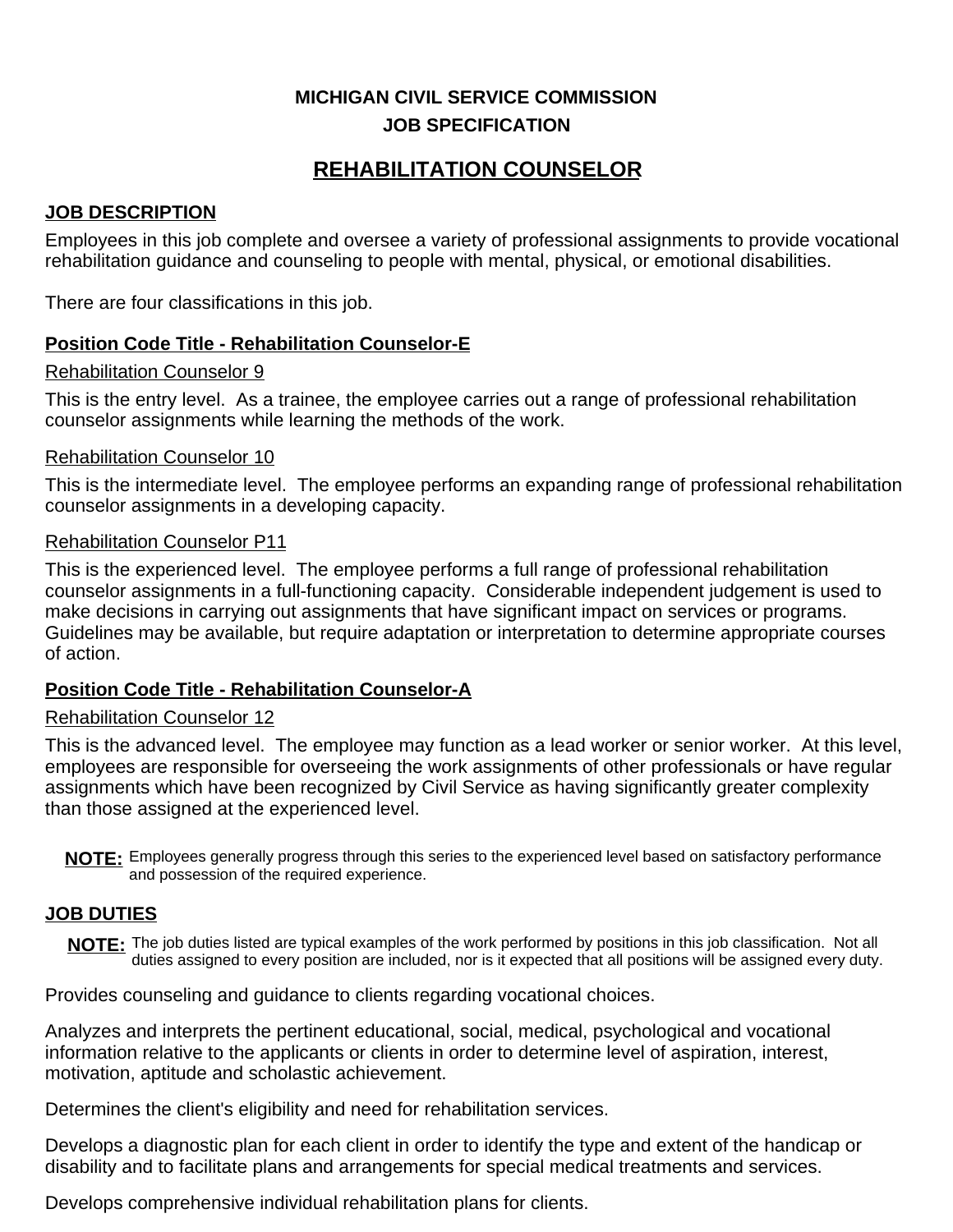Participates in job development and job placement programs, contacts prospective employers and follows up on clients who have been placed.

Develops community referral sources for rendering services to clients.

Establishes the method by which educational, social, medical, psychological and vocational data is to be obtained from clients, family and community programs.

Works with the community in establishing facilities and programs to assist the handicapped and disabled.

Maintains records and prepares reports and correspondence related to the work.

Performs related work as assigned.

## **Additional Job Duties**

#### Rehabilitation Counselor 12 (Lead Worker)

Oversees the work of professional staff by making and reviewing work assignments, establishing priorities, coordinating activities, and resolving related work problems.

## Rehabilitation Counselor 12 (Senior Worker)

Performs on a regular basis professional rehabilitation counselor assignments which are recognized by Civil Service as more complex than those assigned at the experienced level.

## **JOB QUALIFICATIONS**

#### **Knowledge, Skills, and Abilities**

NOTE: Some knowledge in the area listed is required at the entry level, developing knowledge is required at the intermediate level, considerable knowledge is required at the experienced level, and thorough knowledge is required at the advanced level.

Knowledge of the techniques of rehabilitation counseling and guidance.

Knowledge of the principles and methods of rehabilitation training.

Knowledge of the psychology of the physically, mentally disabled.

Knowledge of different cultures.

Knowledge of the limitations and abilities of the disabled.

Knowledge of testing techniques, test interpretations, and uses.

Knowledge of casework and client interviewing techniques.

Knowledge of training and placement facilities and services available to the disabled.

Knowledge of occupations appropriate for persons with a particular disability.

Knowledge of community organizations and services available to the disabled.

Ability to provide rehabilitation counseling and guidance to disabled persons.

Ability to obtain the cooperation of employers, educators, medical services providers, and others.

Ability to apply casework, interviewing and testing techniques to obtain and analyze information and plan services and follow-up activities.

Ability to work with professional and technical personnel in a particular area of employment.

Ability to maintain records, and prepare reports and correspondence related to the work.

Ability to communicate effectively with others.

Ability to maintain favorable public relations.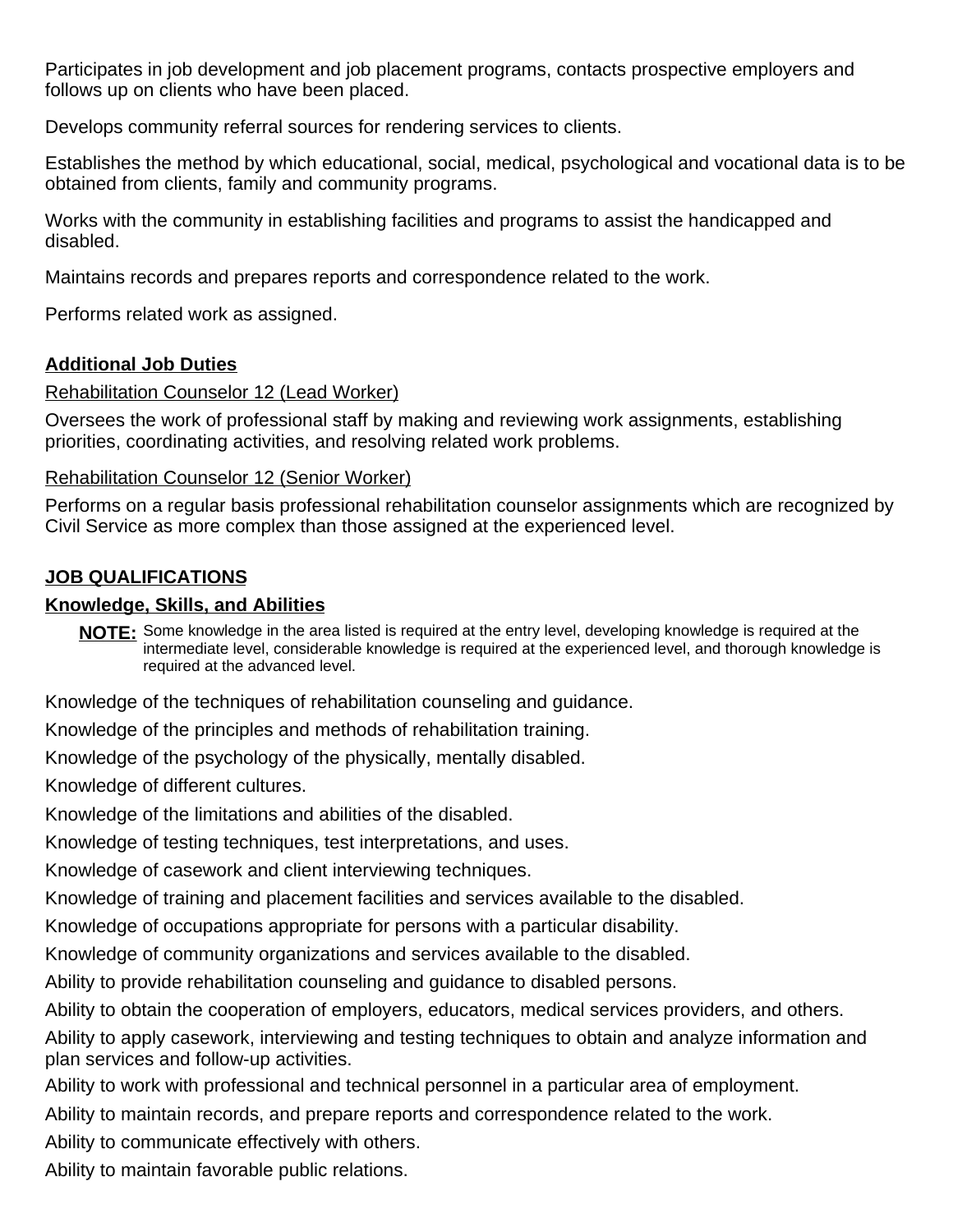## **Additional Knowledge, Skills, and Abilities**

Rehabilitation Counselor 12 (Lead Worker)

Ability to organize and coordinate the work of others.

Ability to set priorities and assign work to other professionals.

## **Working Conditions**

Some positions may be located in a mental hospital, correctional facility, veterans' hospital, or other partner organizations.

Some jobs require travel.

#### **Physical Requirements**

None

## **Education**

Possession of a master's degree with a major in counseling, rehabilitation counseling, or a counselingrelated field such as psychology, social work, or special education.

## **Experience**

Rehabilitation Counselor 9

No specific type or amount is required.

#### Rehabilitation Counselor 10

One year of professional experience providing rehabilitation counseling services equivalent to a Rehabilitation Counselor 9.

## Rehabilitation Counselor P11

Two years of professional experience providing rehabilitation counseling services equivalent to a Rehabilitation Counselor, including one year equivalent to a Rehabilitation Counselor 10; or, three years of professional experience providing rehabilitation services coordination equivalent to a Rehabilitation Services Coordinator, including one year equivalent to a Rehabilitation Services Coordinator P11.

#### Rehabilitation Counselor 12

Three years of professional experience providing rehabilitation counseling services equivalent to a Rehabilitation Counselor, including one year equivalent to a Rehabilitation Counselor P11; or, four years of professional experience providing rehabilitation services coordination equivalent to a Rehabilitation Services Coordinator, including two years equivalent to a Rehabilitation Services Coordinator P11.

#### **Special Requirements, Licenses, and Certifications**

None

**NOTE:** Equivalent combinations of education and experience that provide the required knowledge, skills, and abilities will be evaluated on an individual basis.

# **JOB CODE, POSITION TITLES AND CODES, AND COMPENSATION INFORMATION Job Code Job Code Description** REHABCSR REHABILITATION COUNSELOR